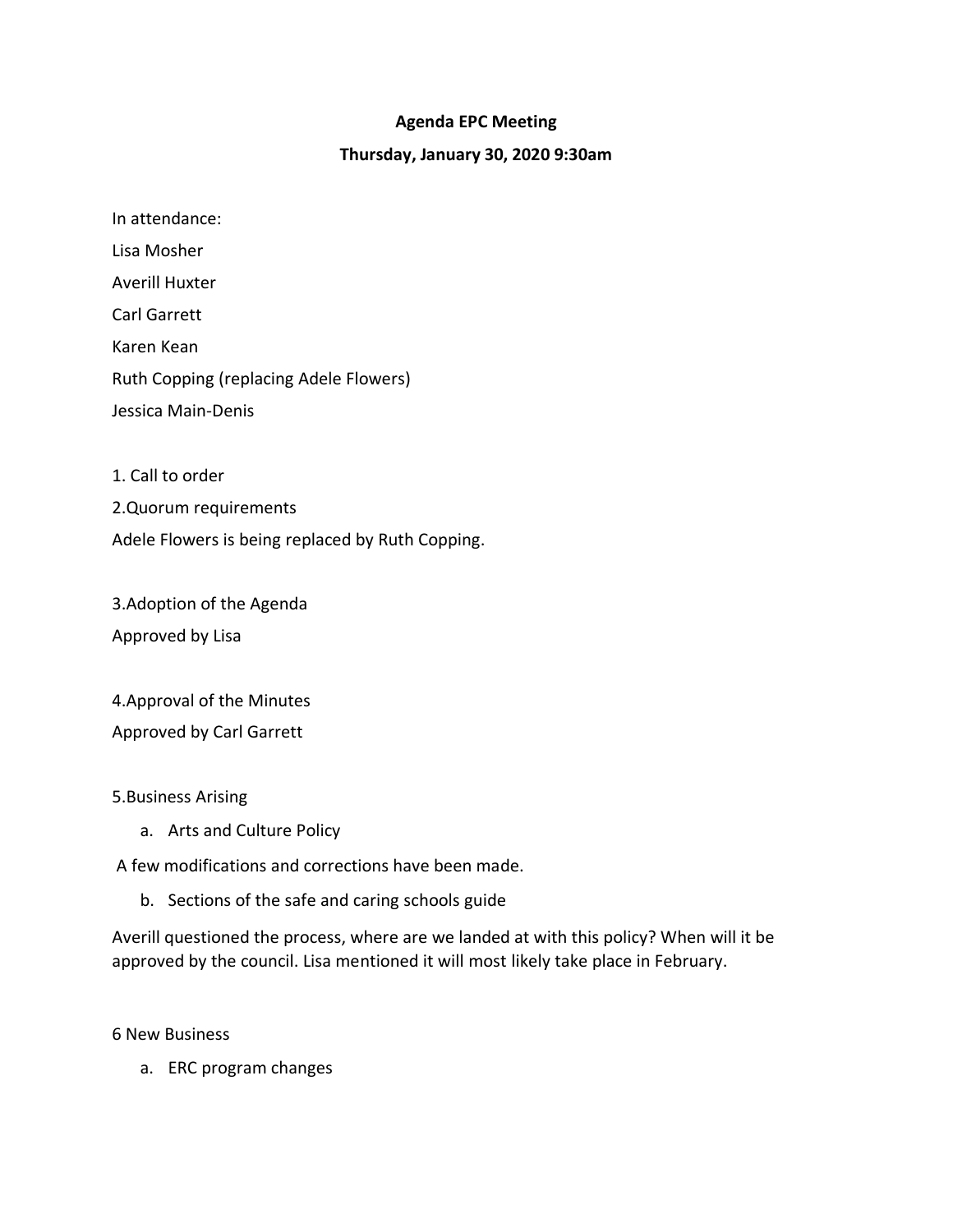Lisa suggests encourages others to answer the survey and to comment. It closes on Feb. 21st .

[http://www.education.gouv.qc.ca/en/parents-and-guardians/consultations-on-the-ethics](http://www.education.gouv.qc.ca/en/parents-and-guardians/consultations-on-the-ethics-and-religious-culture-program-of-study/)[and-religious-culture-program-of-study/](http://www.education.gouv.qc.ca/en/parents-and-guardians/consultations-on-the-ethics-and-religious-culture-program-of-study/)

Survey[: https://formulaires.education.gouv.qc.ca/dev\\_ti/online\\_consultation\\_erc/en](https://formulaires.education.gouv.qc.ca/dev_ti/online_consultation_erc/en)

The committee went through the themes in the survey. A discussion was held.

- Theme 1 Citizen participation and democracy
- Theme 2 Legal education
- □ Theme 3 Green citizenship
- Theme 4 Sexuality education
- Theme 5 Personal development and interpersonal relationships
- Theme 6 Ethics
- Theme 7 Digital citizenship
- Theme 8 Societal culture

## b. Home-schooling Modalities

Lisa clarified that it is no longer a policy. The MEES is responsible for approving requests, not school boards. As it is the law, we cannot edit the document.

c. Status of Plan d'Action Numérique

We are in YEAR 2. A discussion was held. Three objectives were set in year 1. One of the objectives is in the works at the moment (PDIR).

d. Status of Mental Health Initiative

Diane, Christine and Sandy on the committee. Incidents of Violence Form between teachers and support staff and students. Unsure what is happening to the forms. Law 56 incidents must be filed. Being bitten and sworn at isn't part of your job. What about parent violence, cyber-bullying..?

e. Teacher Evaluations

Confusion over teacher evaluation with the 12 competencies (Teacher Training: Orientations Professional Competencies document), is it an evaluation or just feedback for tenured teachers? The feeling by EPC members is nothing formal is required for tenured teachers. Where is it kept in the files? Concern that priority of employment depends on evaluations.